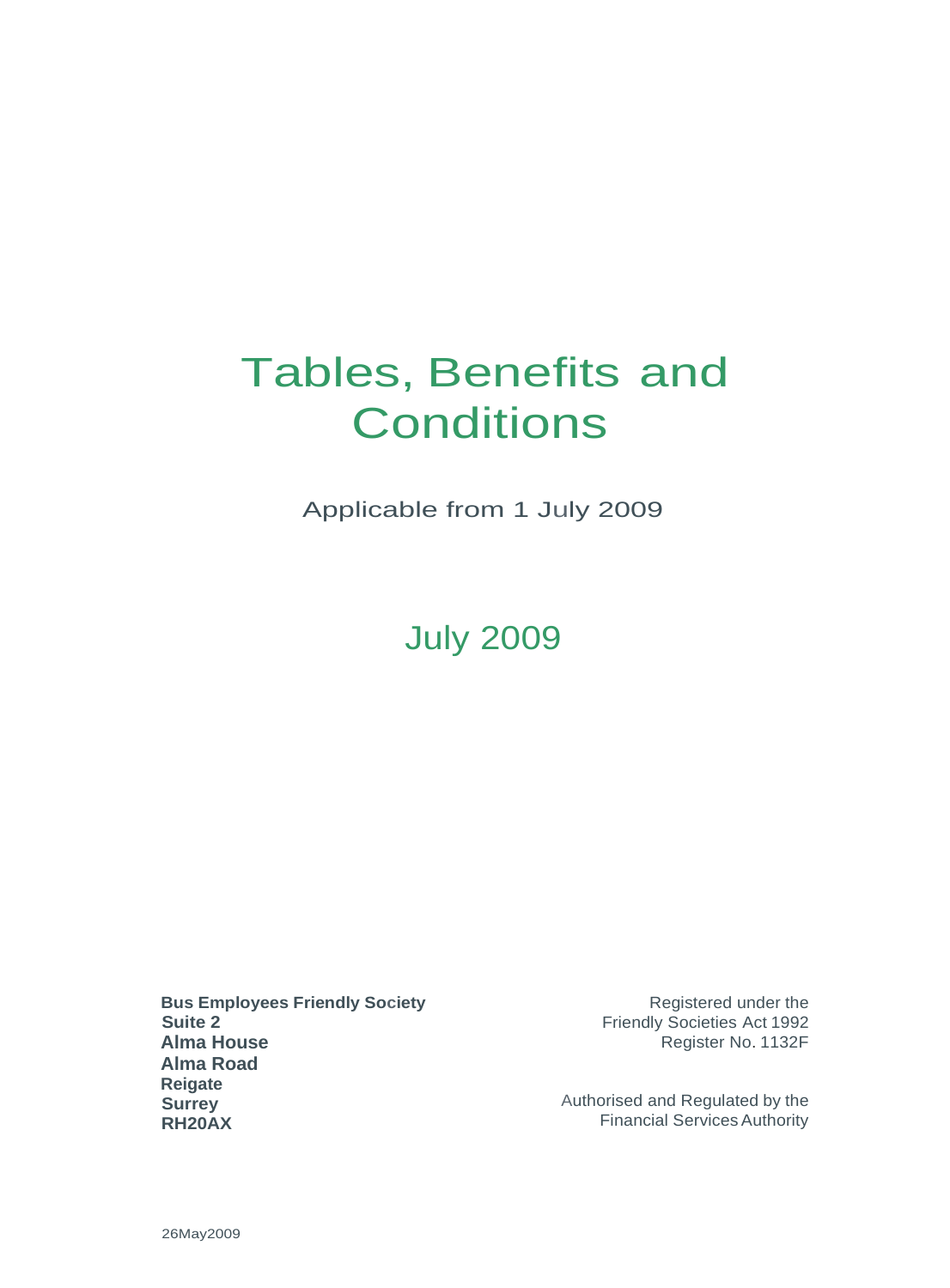#### **A. REFUNDS ON CEASING MEMBERSHIP**

- (1) Where membership of the Sick Fund ceases or where a member has been expelled from the Sick Fund under the Society's Rules, having paid his contributions to the Society for not less than two years, the aggregate amount of his contributions to the Sick Fund less the total payment for sick benefits made to him shall be calculated and he shall be entitled to receive from the Sick Fund a partial refund of this balance (if any). He shall also be entitled to receive from the Provident Fund any refund payable under Clause (2) following. He shall then have no further claim on the Society.
- (2) Where membership of the Provident Fund ceases or where a member has been expelled from the Provident Fund under the Society's Rules, having paid his contributions to the Provident Fund for not less than two years, and not being entitled to Death or Provident Benefit under Paragraph C(2) or C(3) following, the member shall be entitled to receive from the Provident Fund half the total of his contributions to that Fund and shall have no further claim on that Fund.
- (3) The right of payment of any refund shall be forfeited unless application for payment is made within six months of the termination of membership. The Committee may in exceptional circumstances waive this time limit.
- (4) Although the Society shall endeavour to inform members when the Society has ceased to receive contributions, the responsibility for making application for payment of refund rests entirely with the person entitled to receive such refund. Such application must contain the full name, address, occupation and employment location of the member, and the date of termination, being the date the last contribution was paid to the Society.

### **8 CONTRIBUTIONS**

# **(1) Sick Fund**

Every member of the Sick Fund shall pay a weekly contribution to the Sick Fund.

### **(2) Provident Fund**

Every member of the Provident Fund shall pay a weekly contribution to the Provident Fund.

**(3)** Where pay roll facilities are available, the Secretary shall arrange for the contributions of members to be deducted from the members' earnings. Where pay roll facilities are not available, such members shall pay via standing order directly to the Society at the Registered Office.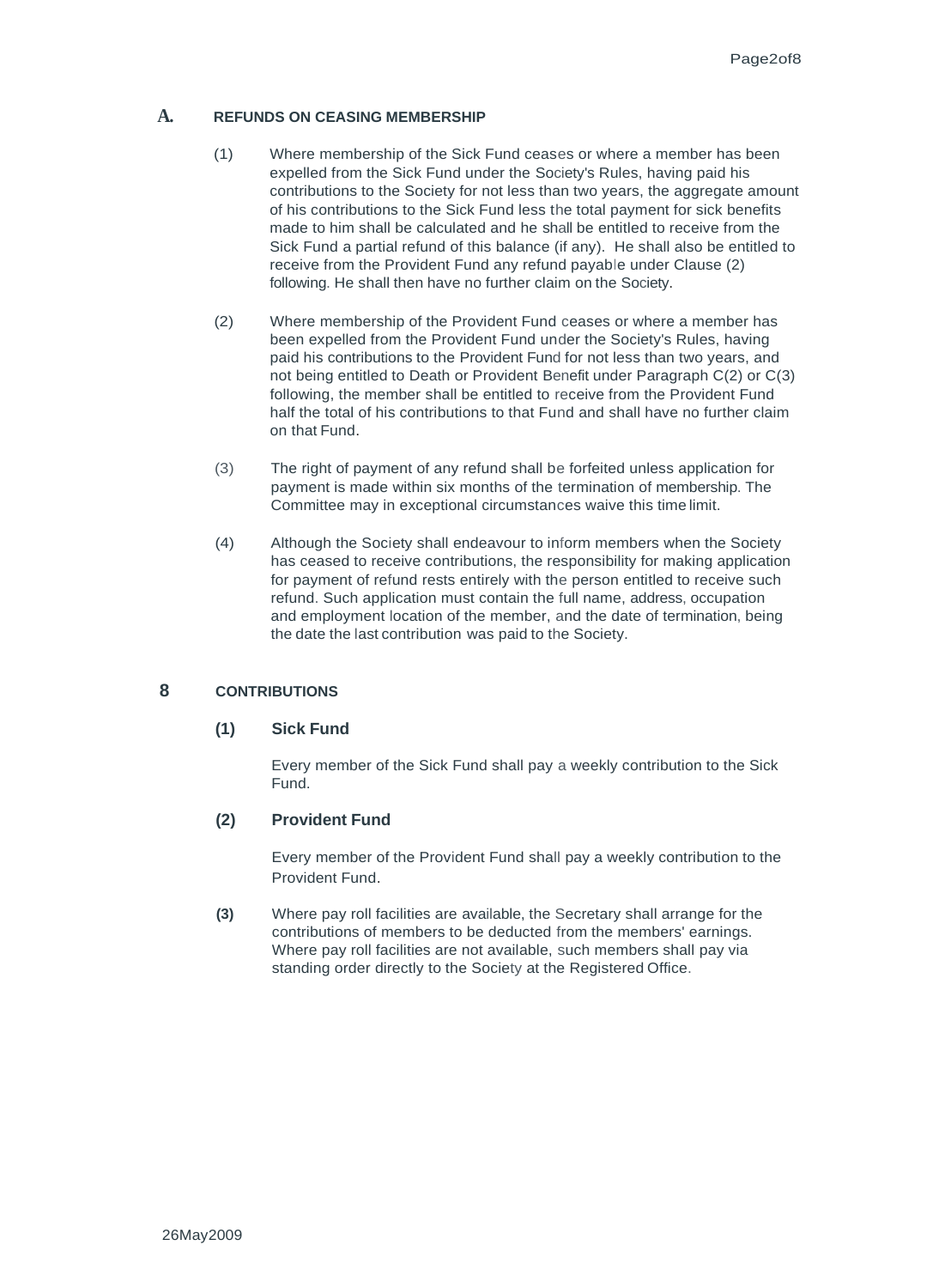### **C. BENEFITS**

#### **(1) Sickness Benefits**

- (a) A member is entitled to the following benefits when he has been a member of the Sick Fund for two months; no benefit is payable in respect of the first two months of membership. Benefit shall be payable only in respect of incapacity certified by a medical practitioner practising in Great Britain or where the provisions set out in Paragraph G(6) following are satisfied.
- (b) Any arrears of contributions to the Sick Fund and Provident Fund shall be deducted from any Sick Benefit payable.
- (c) For members who upgrade or join from 31st December 2020, Sick Benefit shall be paid at the rate of £22.50 per week for the first 39 weeks of any one continuous period of incapacity, provided that a member shall not receive more than 39 weeks from the Sick Fund in any consecutive period of twelve calendar months. A member who has received the maximum limit of benefit under this clause shall have no further entitlement to Sick Benefit until he has returned to full time employment for a continuous period of thirteen weeks and a further thirteen weeks contributions to the Sick Fund have been paid. All other members please refer to your **CHANGES TO INCOME PROTECTION SCHEME 01st October 2020** or contact the office for your rate of benefit.
- (d) Periods of incapacity separated by not more than ten days, excluding Sundays, shall be regarded as continuous.
- (e) No sick benefit shall be payable for an absence of less than four days' duration.
- (f) For the purposes of assessing the amount of sick benefit to which a member is entitled, a week shall be deemed to consist of six days only, and no benefit shall be payable in respect of Sunday(s}.
- (g) Membership of the Sick Fund can continue during maternity / paternity leave provided that the appropriate contributions continue to be paid.

#### **(2) Death Benefit**

(a) Should a member of the Provident Fund die, a benefit shall be paid from this fund to his nominated representative or, failing such nomination, to his executor should he leave a will or, failing both, to his next of kin or, failing all these, in accordance with the Society's Rules. The amount of such benefit shall be determined as follows:-

For continuous membership of the Provident Fund of

| 6 weeks and under 10 years  | £400   |
|-----------------------------|--------|
| 10 years and under 15 years | £600   |
| 15 years and under 20 years | £800   |
| 20 years and over           | £1.000 |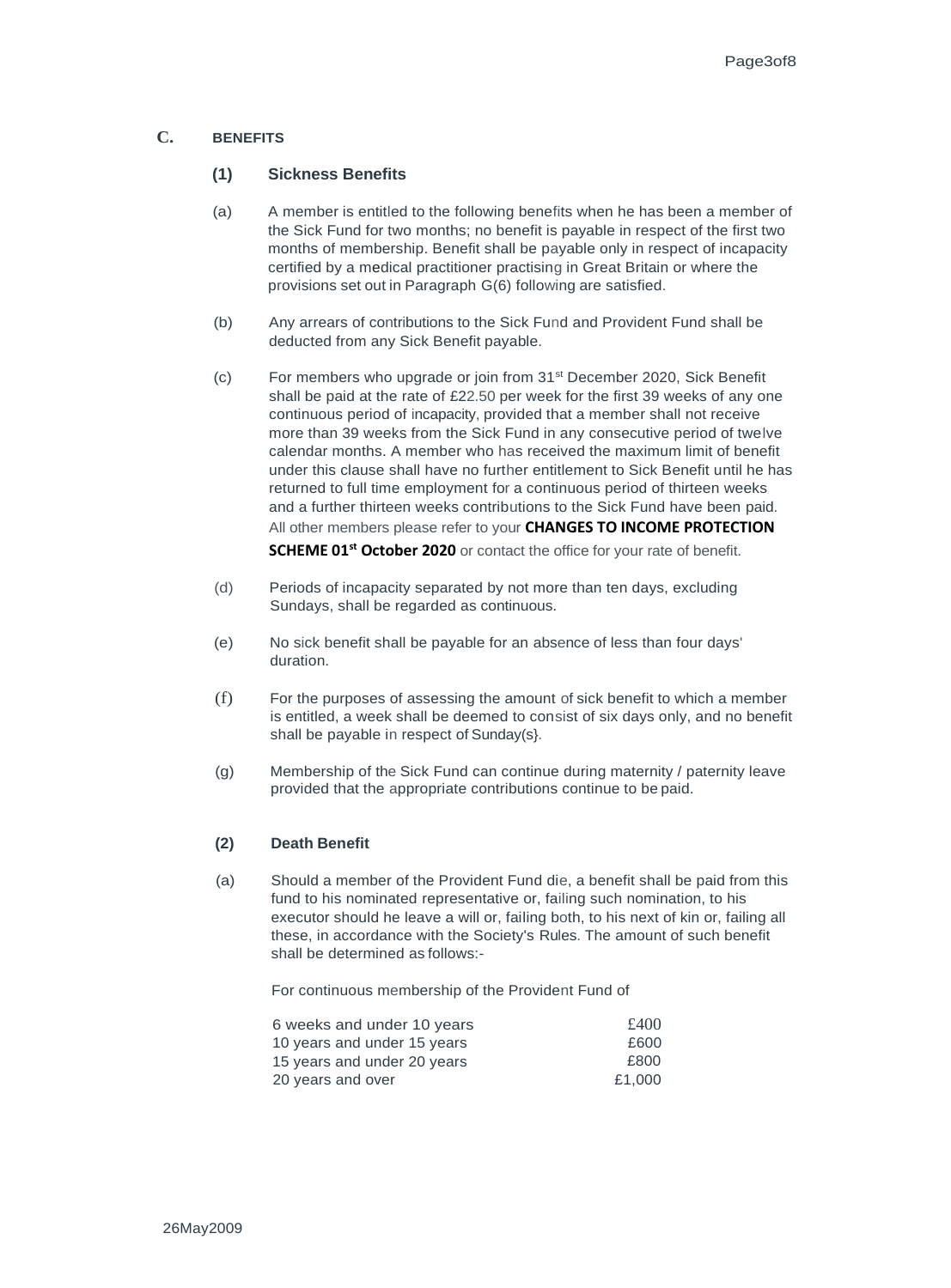- (b) No claim for death benefit shall be allowed unless made within twelve months of the death.
- (c) Should a member of the Sick Fund die, the withdrawal benefit (if any} to which he is entitled under Paragraph A(1) shall be paid from the Sick Fund to his nominated representative or, failing such nomination, to his executor should he leave a will or, failing both, to his next of kin or, failing all of these, in accordance with the Society's Rules.
- (d) Should the spouse or partner of a member of the Provident Fund die, the member shall receive from the Provident Fund an amount determined as follows:-

For continuous membership of the Provident Fund of

| 6 weeks and under 20 years | £350 |
|----------------------------|------|
| 20 years and over          | £500 |

(e) No claim for death benefit for the spouse or common law partner of a member shall be allowed unless made within twelve months of death.

### **(3) Provident Benefit**

- (a) Should a member of the Provident Fund be retired from service in eligible employment on account of old age or ill health, the benefit payable shall be as set out in Appendix A
- (b) Should a member of the Provident Fund leave because of premature retirement, he shall receive from the Provident Fund a payment calculated in accordance with paragraph (a) of this Clause provided he has attained age 60 at the date of retirement, and calculated in accordance with the said paragraph (a) but reduced by the factor shown in the table at Appendix B if his age at retirement is less than 60.
- (c) No claim for Provident Benefit shall be allowed unless made within six months of retirement.
- (d) Should a member of the Sick Fund be retired from the service in eligible employment, the withdrawal benefit (if any) to which he is entitled under Paragraph A(1) shall be paid to him from the Sick Fund.

#### **D. TRANSFERS AND SURPLUSES**

- (1) Twelve per cent of the gross contributions to the Sick Fund and six per cent of the gross contributions to the Provident Fund shall be transferred to the Management Fund.
- (2) Two per cent of the balance of the Sick Fund and two per cent of the balance of the Provident Fund at the beginning of each calendar year shall be transferred to the Management Fund.
- (3) In addition to the provisions of clauses (1) and (2) of this Paragraph, at the discretion of the Committee of Management such portion of any surplus disclosed by a valuation of the Society may, by agreement with the Actuary, be transferred to the Management Fund.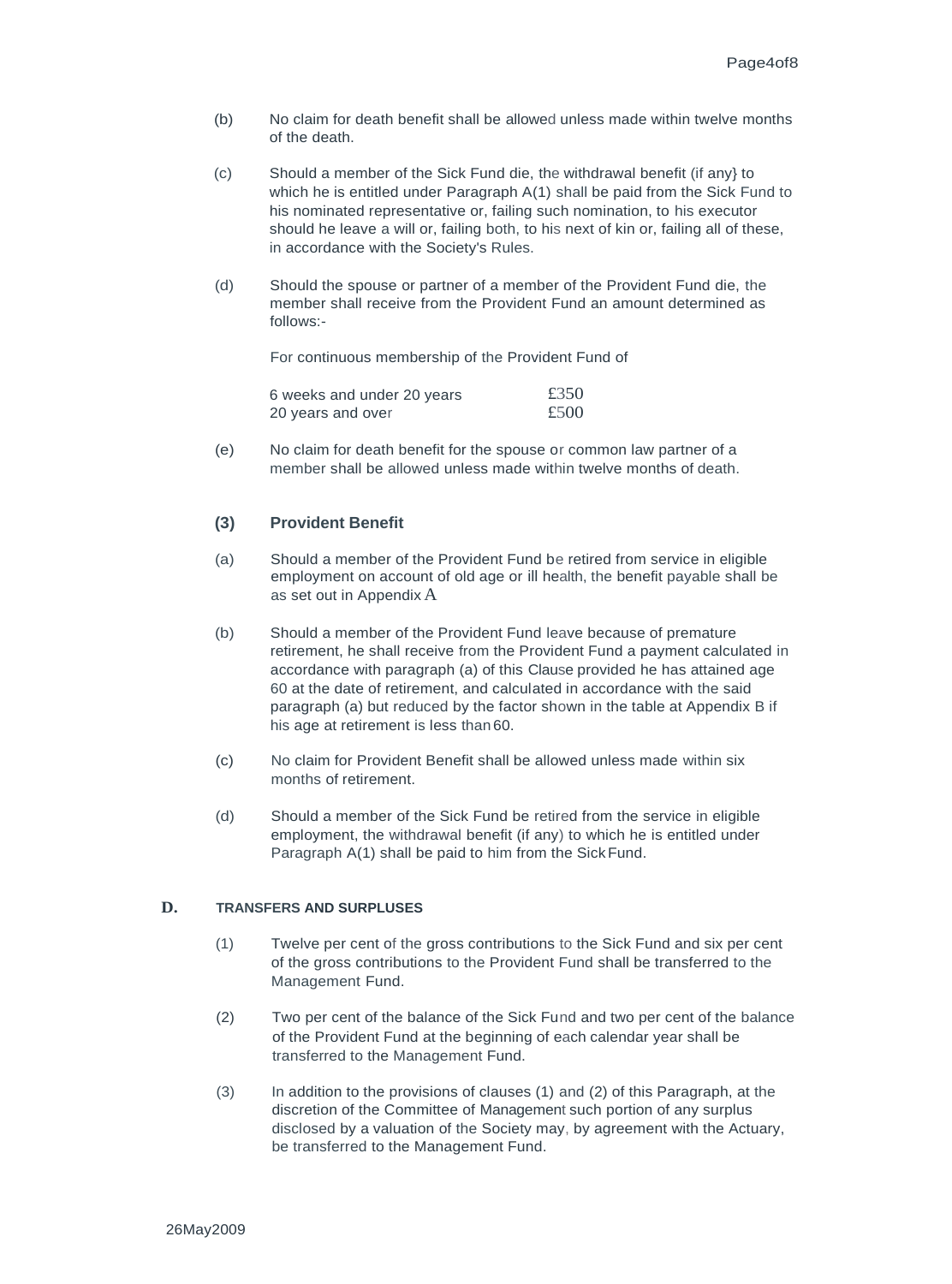#### **E. ARREARS**

- (1) Any member of the Sick Fund whose contributions to this Fund are more than eight weeks in arrear shall be suspended from all benefits from this Fund until he has paid the arrears. If his contributions have been unpaid for thirteen weeks, the member will be reported to the Committee. The Committee may expel the member from the Sick Fund if he does not pay his arrears within seven days of the Secretary sending to the last known address of the member a notice to this effect.
- (2) Any member of the Provident Fund whose contributions to this Fund are more than eight weeks in arrear shall be suspended from all benefits from this Fund until he has paid the arrears. If his contributions to this Fund have been unpaid for thirteen weeks, the member will be reported to the Committee. The Committee may expel the member from the Provident Fund if he does not pay his arrears within seven days of the Secretary sending to the last known address of the member a notice to this effect

#### **F. CHANGE OF RESIDENCE**

Every member shall furnish on the Application for Membership form, the address of his residence, and in case of any change he shall. within one calendar month. notify in writing the change to the Secretary to enable him to comply with the Society's Rules.

#### **G. SICKNESS BENEFITS**

- (1) Sickness benefit shall be paid in accordance with the rates and general conditions set out in Paragraph B(1).
- (2) When through sickness, accident or other infirmity a member of the Sick Fund is incapable of following his employment and such sickness, accident or infirmity is of such a nature to entitle him to the benefits of the Sick Fund, he shall notify the Society within three months of the commencement of incapacity. For clarity, isolation and shielding are not accepted as infirmity by the Society. Notification shall be made to the Registered Office of the Society.
- (3) Members who fail to give notice of incapacity within three months of the commencement of incapacity shall only be entitled to payment of benefit at and from the day following the date on which notice is given, unless payment prior to that date is specially authorised by the Committee. Members who fall ill abroad are ineligible to claim until the date of their return to the UK.
- (4) Claims shall be submitted on the form prescribed by the Society (obtainable from the local steward, the Society's website or from the Registered Office of the Society) as soon as possible after the formal notification referred to in clause (2) above.
- (5) Claims shall be sent to the Secretary of the Society and shall be accompanied by a certificate of illness or incapacity (or a good photocopy of same) from a duly qualified medical practitioner, practising in Great Britain, or other such evidence of incapacity acceptable to the Committee. The certificate must specify legibly the illness or incapacity from which the member is suffering.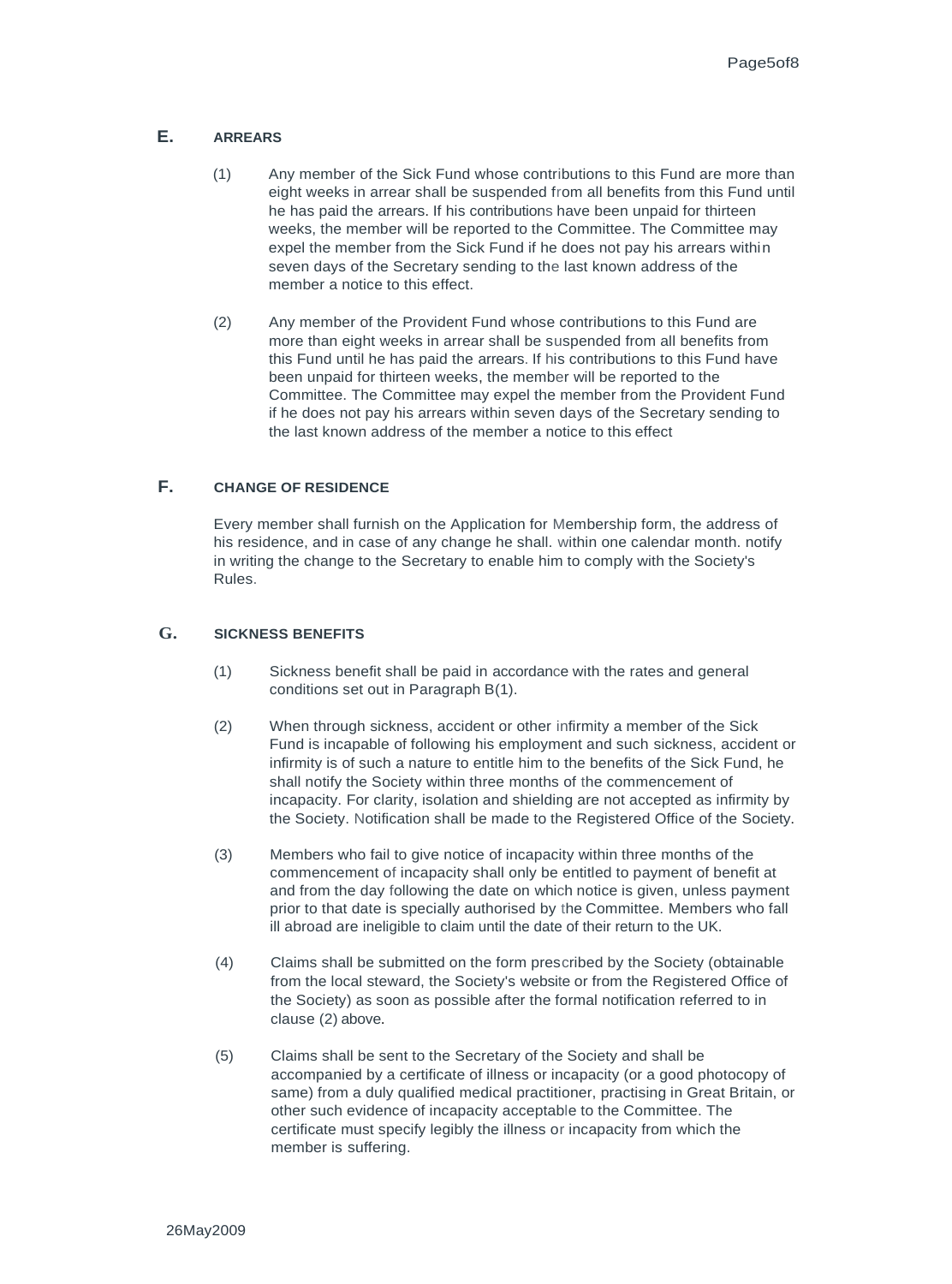- (6) Where a member wishes to claim sickness benefit commencing from a date earlier than the date of the examination by the medical practitioner, the medical certificate must be accompanied by a separate declaration for that period ("self certification") in the form specified by the Company. Such declaration shall not cover a period exceeding seven days and shall not be accepted in isolation for sickness benefit claims.
- (7) During intermediate weeks of incapacity, a sick benefit claim form and relevant medical certificate shall be submitted every two weeks except in cases where the medical certificate covers a longerperiod. No member in receipt of sick benefit may leave the locality of their notified residence for a period in excess of 12 hours.
- (8) If the Secretary considers it advisable, he may arrange for the member claiming benefit to be medically examined and the member shall attend for such examination as instructed. Should the member refuse to attend for medical examination, or the Committee decide that on the evidence of the medical examination, the member is not entitled to benefit, the Committee may take action against the member as provided in the Society's Rules.
- (9) Members in receipt of sick benefit shall not do any kind of work, unless it is light work for which no remuneration is, or would ordinarily be payable or work undertaken primarily as part of the member's medical treatment.
- (10) Members in receipt of sickness benefit shall not act in any manner which in the opinion of the Committee is likely to retard recovery.
- (11) Members acting contrary to the provisions of Clauses (9) and (10) of this Paragraph shall forfeit such benefits as the Committee may decide and may be expelled from the Society by the Committee.

## **H. PROVIDENT BENEFITS**

A member entitled to Provident Benefit shall notify the Society immediately he becomes eligible for benefit, and payment will be made when entitlement has been established. Notification shall contain the full name, address and employment location of the applicant.

#### **I. DEATH BENEFITS**

No money shall be paid upon the death of a member or other person whose death is or ought to be entered in any register of deaths, except upon the production of the following:

- Death Certificate
- **Birth certificate**
- Marriage or civil partnership certificate

Claims for death benefit shall be made in writing and shall include the full name, address and relationship of the claimant.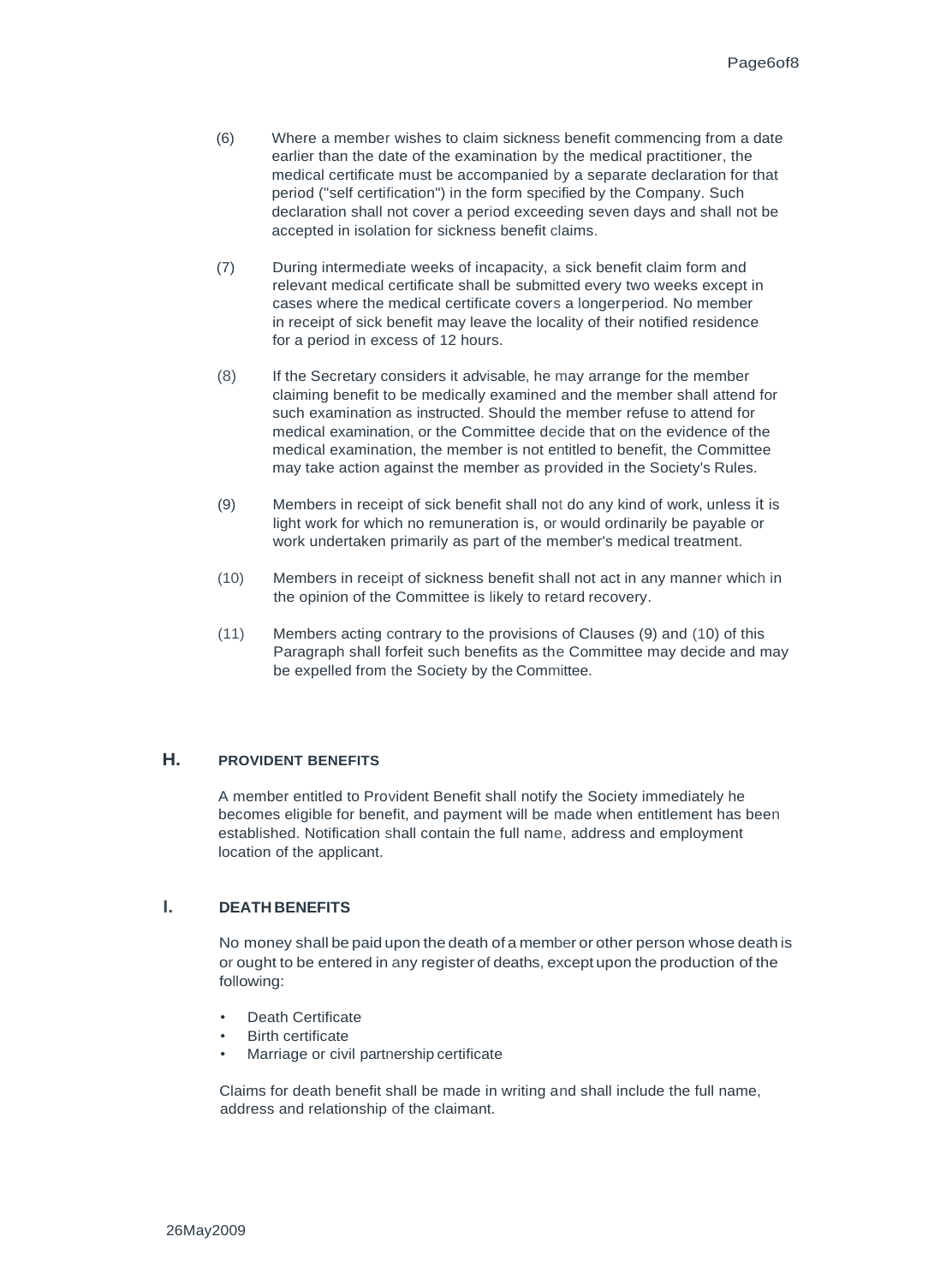#### **APPENDIX A**

# **RETIREMENT AT 60 YEARS OF AGE OR LATER**

# **TABLE OF PROVIDENT FUND BENEFITS**

|   | <b>Period of membership</b>                                                                                     | <b>Benefit</b>   |
|---|-----------------------------------------------------------------------------------------------------------------|------------------|
|   | Number of complete years of<br>membership of the Provident Fund<br>prior to 31 December 1982 (y)                | y times $£2.10$  |
|   | Number of complete calendar months<br>of membership from 1 January 1983<br>to 31 December 1991 (m1)             | $m1$ times £1.25 |
| 3 | Number of complete calendar months<br>of membership from 1 January 1992<br>to the member's retirement date (m2) | $m2$ times £2.50 |

**Total Provident Benefit payable at retirement is 1 plus 2 plus 3**